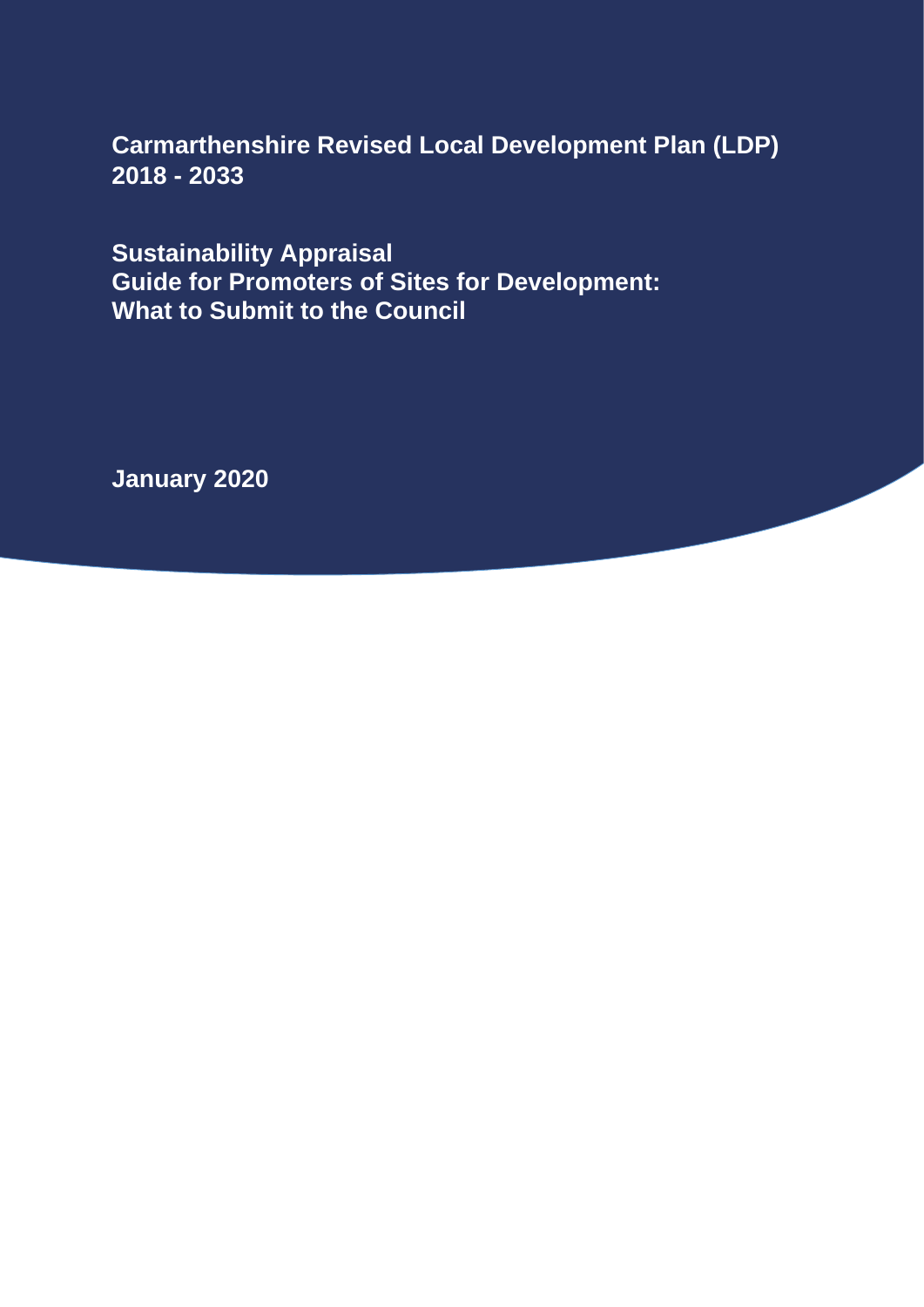## 1.0 Purpose of this guide

This guide is intended to assist promotors of sites for development in submitting representations to the Deposit Revised LDP, and applies to any land owner or land owner representative such as:

- members of the public;
- developers;
- estate agents;
- consultant planners or similar; or
- other land owners or representatives

The Revised Carmarthenshire Local Development Plan (LDP) is currently being prepared as the new development plan for the County, replacing the current Adopted Local Development Plan. The LDP includes a range of policies for promoting sustainable development, and is supported by a Sustainability Appraisal.

The LDP has already taken hundreds of sites into consideration (notably through the candidate site process), and the Council has reviewed them and their various attributes to arrive at a selection of sites for inclusion in the Deposit LDP. However, sites may still be submitted for consideration, and this document aims to ensure that all sites are compared on a 'like for like' basis.

All duly made representations (including site specific representations) will be considered by the Council. They will also be made available for the Independent Planning Inspector.

At the Deposit stage of revised LDP, there is an opportunity for all stakeholders to comment on both the policies and sites proposed; and to submit representations requesting an amendment of allocation boundaries, or propose the deletion or addition, of new sites.

Representations made should be supported by a planning rationale and accord with the Council's SA framework. Where appropriate, sites proposed in response to the Deposit stage will be required to submit an SA based on the Council's SA framework, to ensure that such sites can be considered through the examination process, ensuring compliance with the SEA Regulations. Sites that have been submitted previously at the Candidate Site stage, and progressed past stage 2b of the site assessment stage, will not require an SA. Please check the Deposit Site Assessment Table for further reference.

**The Council strongly advises that in responding to the Deposit LDP, any relevant new, site(s) proposed should be accompanied by a Sustainability Appraisal (incorporating Strategic Environmental Assessment). A site not subject to SA is unlikely to be considered suitable for allocation in the plan<sup>1</sup> .**

**Relevant sites -** Housing sites of less than 5 dwellings or employment sites of less than 1000 sqm will not be required to complete and submit a Sustainability Appraisal unless subsequently requested to do so.

In order to assist promotors of sites in carrying out a Sustainability Appraisal, the Council has produced an SA/SEA Toolkit. This toolkit has been used by Carmarthenshire County Council to assess all potential sites, to ensure a consistent approach is taken which will provide a clear base for decision making. Full reference should also be made to the Site Assessment Methodology when completing the SA/SEA Toolkit.

<sup>&</sup>lt;sup>1</sup> Draft Development Plans Manual. Edition 3. Welsh Government. 2019.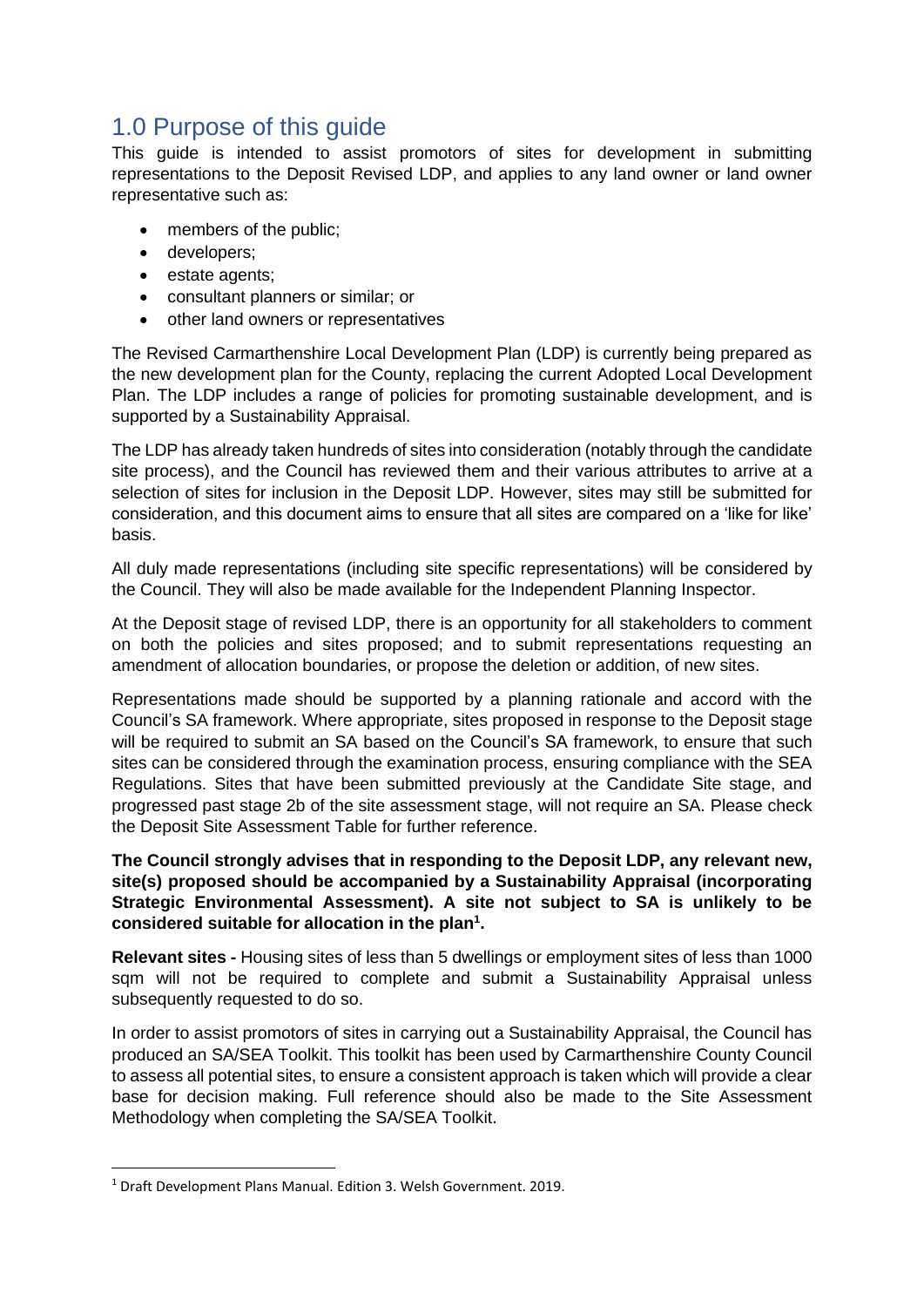It should be noted that the onus is on proponents to satisfy themselves that they have met the requirements in promoting their sites.

## 2.0 Background Information to be submitted

As part of a representation to the Deposit LDP, a certain amount of background information will be needed in order to understand a site's context. In this respect, reference should be made to the Representation form and accompanying Guidance Note. Such information includes:

- Map / plan of the site boundary
- Site Reference (where applicable)
- Name of site and Address
- Site area in hectares (ha)
- Proposed use of the site

Should the proposal be relating to a candidate site that has not been included in the draft deposit LDP, then reference can be made to the CS number / reference. However, an SA will still need to be submitted – along with any further information, if it failed prior to stage 2b of the Site Assessment Methodology.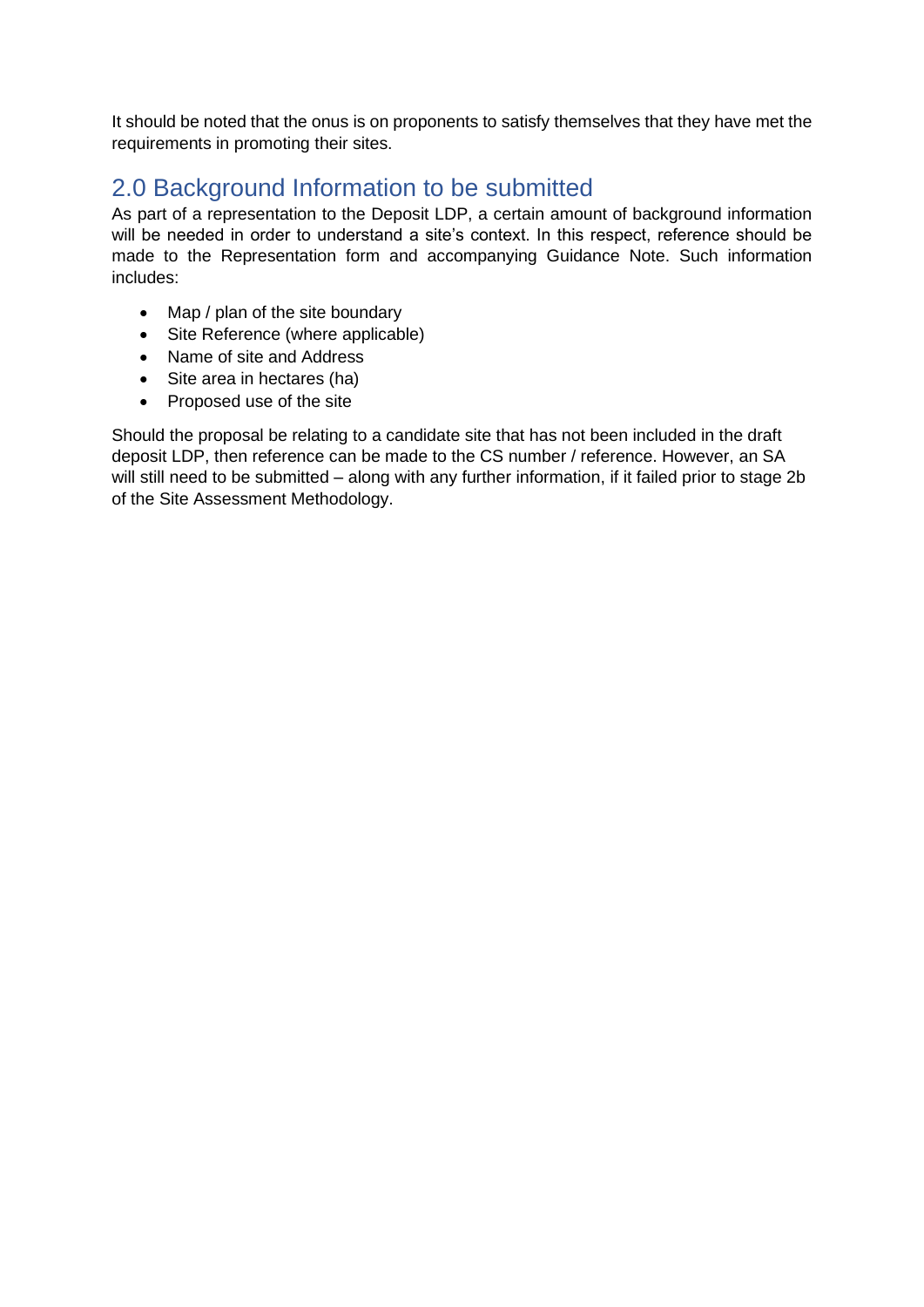## 3.0 Data Sources

| Question                                                                                                                          | <b>Data Source</b>                                                                                                                                                                                                                                                                                                                                                                                                                                                                                                                      | <b>Relevant SA</b><br>Objective(s) | <b>Blank Column for Comments (Please</b><br><b>Feel Free to Detach and Complete</b><br>for Your Site)<br>Alternative formats are acceptable |
|-----------------------------------------------------------------------------------------------------------------------------------|-----------------------------------------------------------------------------------------------------------------------------------------------------------------------------------------------------------------------------------------------------------------------------------------------------------------------------------------------------------------------------------------------------------------------------------------------------------------------------------------------------------------------------------------|------------------------------------|---------------------------------------------------------------------------------------------------------------------------------------------|
| Q1. Is the site compatible<br>against the location of future<br>growth presented in the<br>Deposit LDP?                           | <b>LDP Deposit Plan</b>                                                                                                                                                                                                                                                                                                                                                                                                                                                                                                                 | SA <sub>1</sub>                    |                                                                                                                                             |
| Q4. Is the site located within<br>a flood risk zone as identified<br>in the TAN 15 Development<br>Advice Maps? (C1 or C2<br>Zone) | Background information:<br>https://naturalresources.wales/guidance-and-<br>advice/business-sectors/planning-and-<br>development/advice-for-developers/development-<br>and-flood-risk/?lang=en<br>Maps:<br>https://maps.cyfoethnaturiolcymru.gov.uk/Html5Vi<br>ewer/Index.html?configBase=https://maps.cyfoeth<br>naturiolcymru.gov.uk/Geocortex/Essentials/REST/<br>sites/Flood Risk/viewers/Flood Risk/virtualdirect<br>ory/Resources/Config/Default&layerTheme=2<br>Click $\bullet$ and search for:<br>TAN15 Zone C1<br>TAN15 Zone C2 | <b>SA4, SA5</b>                    |                                                                                                                                             |
| Q5. Is the site located within<br>or immediately adjacent to<br>any sites designated for<br>importance to nature<br>conservation? | <b>LDP Constraints Maps:</b><br>https://carmarthenshire.opus4.co.uk/planning/loca<br>Iplan/maps/carldpconstraints<br>Sites to be identified are:<br>Sites of Special Scientific Interest (SSSI)<br>$\bullet$<br>Special Areas of Conservation (SAC)<br>Special Protection Areas (SPA)<br>National Nature Reserves (NNR)<br>Local Nature Reserves (LNR)                                                                                                                                                                                  | SA <sub>2</sub>                    |                                                                                                                                             |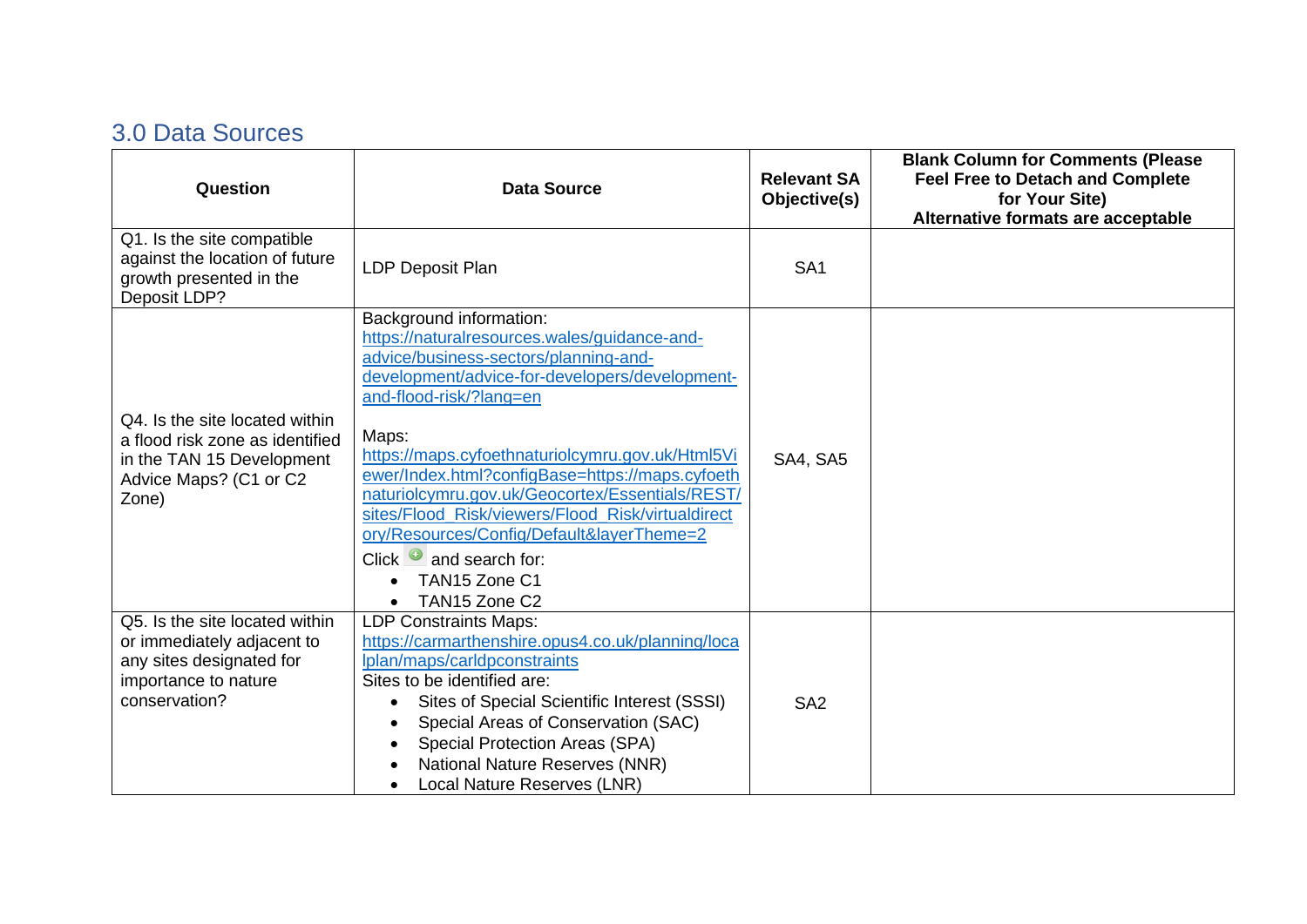|                                     | Common Land or registered village green<br>$\bullet$ |                 |  |
|-------------------------------------|------------------------------------------------------|-----------------|--|
| Q6. Is the site located within      | <b>LDP Constraints Maps:</b>                         |                 |  |
| or immediately adjacent to          | https://carmarthenshire.opus4.co.uk/planning/loca    | SA <sub>8</sub> |  |
| any Scheduled Monuments?            | Iplan/maps/carldpconstraints                         |                 |  |
| Q8. Would the development           | Full reference should be made to the LDP Site        |                 |  |
| of the site have a detrimental      | Assessment Methodology. Found here:                  | SA <sub>8</sub> |  |
| impact on the character and         | https://www.carmarthenshire.gov.wales/home/cou       | SA9             |  |
| setting of the settlement or its    | ncil-services/planning/local-development-plan-       |                 |  |
| features?                           | 2018-2033/candidate-sites/#.Xp6kPuSQymQ              |                 |  |
| Q9. Will the proposal involve       | Full reference should be made to the LDP Site        |                 |  |
| the re-use of suitable              | Assessment Methodology. Found here:                  |                 |  |
| previously developed land           | https://www.carmarthenshire.gov.wales/home/cou       | SA9, SA7        |  |
| and/or buildings?                   | ncil-services/planning/local-development-plan-       |                 |  |
|                                     | 2018-2033/candidate-sites/#.Xp6kPuSQymQ              |                 |  |
| Q12 Have any significant and        | Full reference should be made to the LDP Site        |                 |  |
| evidenced highway issues            | Assessment Methodology. Found here:                  |                 |  |
| been identified relating to the     | https://www.carmarthenshire.gov.wales/home/cou       | SA <sub>3</sub> |  |
| site?                               | ncil-services/planning/local-development-plan-       |                 |  |
|                                     | 2018-2033/candidate-sites/#.Xp6kPuSQymQ              |                 |  |
| Q13 Does the site have              | <b>LDP Constraints Maps:</b>                         | SA3, SA4,       |  |
| suitable access to public           | https://carmarthenshire.opus4.co.uk/planning/loca    | SA6, SA12,      |  |
| transport and/or active travel      | Iplan/maps/carldpconstraints                         | SA13, SA15      |  |
| route?                              |                                                      |                 |  |
| Q14 Does the site have              | <b>LDP Proposals Maps:</b>                           |                 |  |
| access to green space/              | https://carmarthenshire.opus4.co.uk/planning/loca    |                 |  |
| leisure/ recreational facilities    | lplan/maps/carldpprop                                | SA12, SA15      |  |
| that are within a reasonable        |                                                      |                 |  |
| distance?<br>Q15 Is the site within |                                                      |                 |  |
|                                     | Full reference should be made to the LDP Site        |                 |  |
| reasonable distance to:             | Assessment Methodology. Found here:                  |                 |  |
| (a) Employment provision            | https://www.carmarthenshire.gov.wales/home/cou       | SA6, SA10,      |  |
| (b) Retail provision                | ncil-services/planning/local-development-plan-       | SA14, SA15      |  |
| (c) Other services and              | 2018-2033/candidate-sites/#.Xp6kPuSQymQ              |                 |  |
| facilities                          |                                                      |                 |  |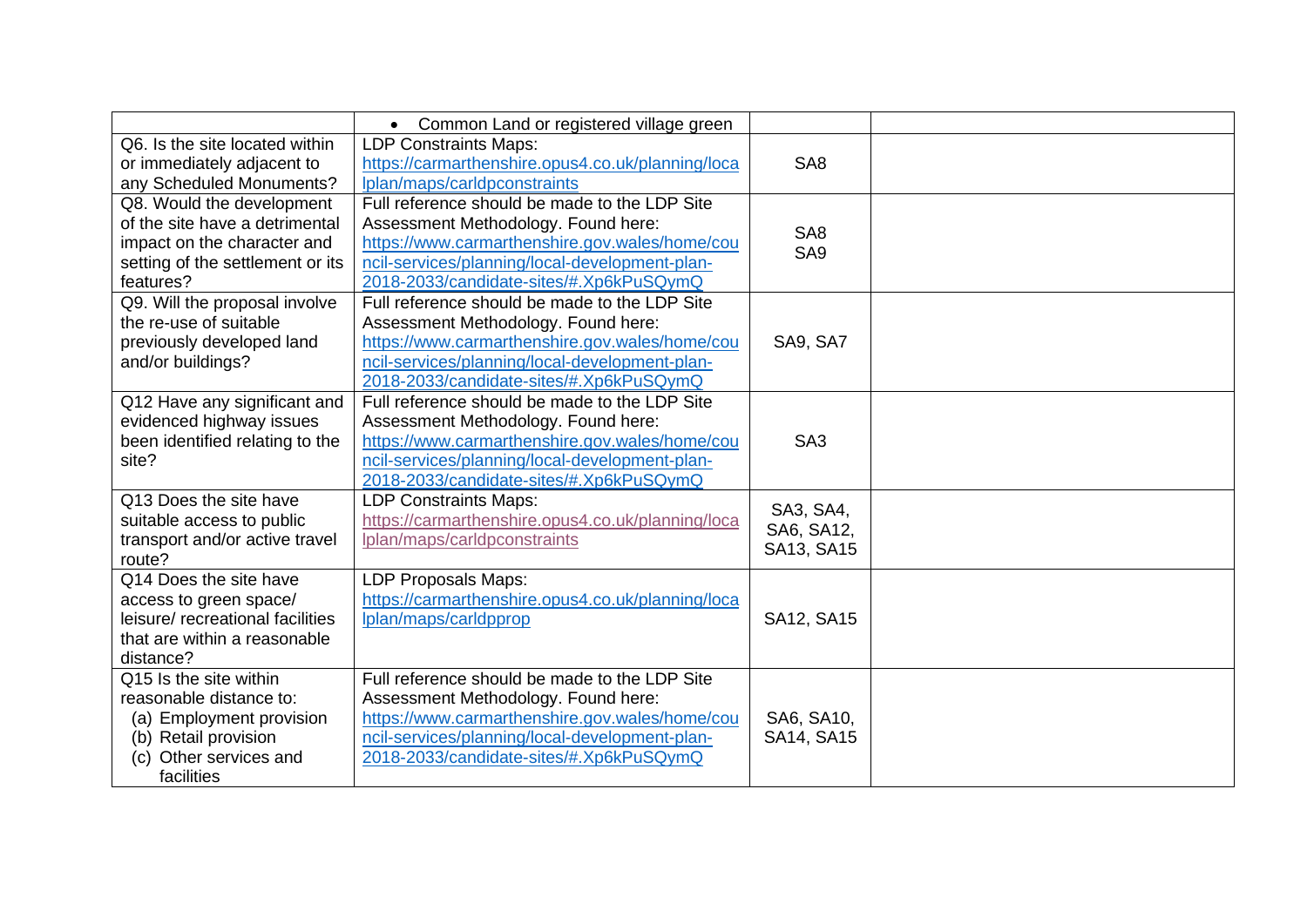| Q16 Is the site within a<br>reasonable distance to<br>education facilities?                                                   | Full reference should be made to the LDP Site<br>Assessment Methodology. Found here:<br>https://www.carmarthenshire.gov.wales/home/cou<br>ncil-services/planning/local-development-plan-<br>2018-2033/candidate-sites/#.Xp6kPuSQymQ | <b>SA13</b>     |  |
|-------------------------------------------------------------------------------------------------------------------------------|-------------------------------------------------------------------------------------------------------------------------------------------------------------------------------------------------------------------------------------|-----------------|--|
| $\overline{Q17}$ Is the site located within<br>or adjacent to a mineral<br>buffer zone?                                       | <b>LDP Constraints Maps:</b><br>https://carmarthenshire.opus4.co.uk/planning/loca<br>Iplan/maps/carldpconstraints                                                                                                                   | SA <sub>6</sub> |  |
| Q18 Is the site within or<br>immediately adjacent to an<br>AQMA?                                                              | <b>LDP Constraints Maps:</b><br>https://carmarthenshire.opus4.co.uk/planning/loca<br>Iplan/maps/carldpconstraints                                                                                                                   | SA <sub>3</sub> |  |
| Q19 Does the site contain<br>high carbon soil e.g. peat?                                                                      | A map of peat resources can be found here:<br>https://www.bgs.ac.uk/mineralsuk/search/home.ht<br>ml                                                                                                                                 | SA7             |  |
| Q20 Does the site contain<br>high quality agricultural land?                                                                  | Maps: https://gov.wales/agricultural-land-<br>classification<br>Click $\bullet$ and search for:<br>Predictive Agricultural Land Classification                                                                                      | SA7             |  |
| Q21 Are there any significant<br>concerns set out in the SFCA<br>- Stage 1 which could impact<br>on the delivery of the site? | The Stage 1 SFCA of all candidate sites can be<br>accessed here:<br>https://www.carmarthenshire.gov.wales/home/cou<br>ncil-services/planning/local-development-plan-<br>2018-2033/development-of-an-evidence-base                   | SA4, SA5        |  |
| Q22 Does the site have an<br>available water connection?                                                                      | Full reference should be made to the LDP Site<br>Assessment Methodology. Found here:<br>https://www.carmarthenshire.gov.wales/home/cou<br>ncil-services/planning/local-development-plan-<br>2018-2033/candidate-sites/#.Xp6kPuSQymQ | SA <sub>5</sub> |  |
| Q23 Does the site have a<br>suitable sewerage<br>connection?                                                                  | Full reference should be made to the LDP Site<br>Assessment Methodology. Found here:                                                                                                                                                | SA <sub>5</sub> |  |